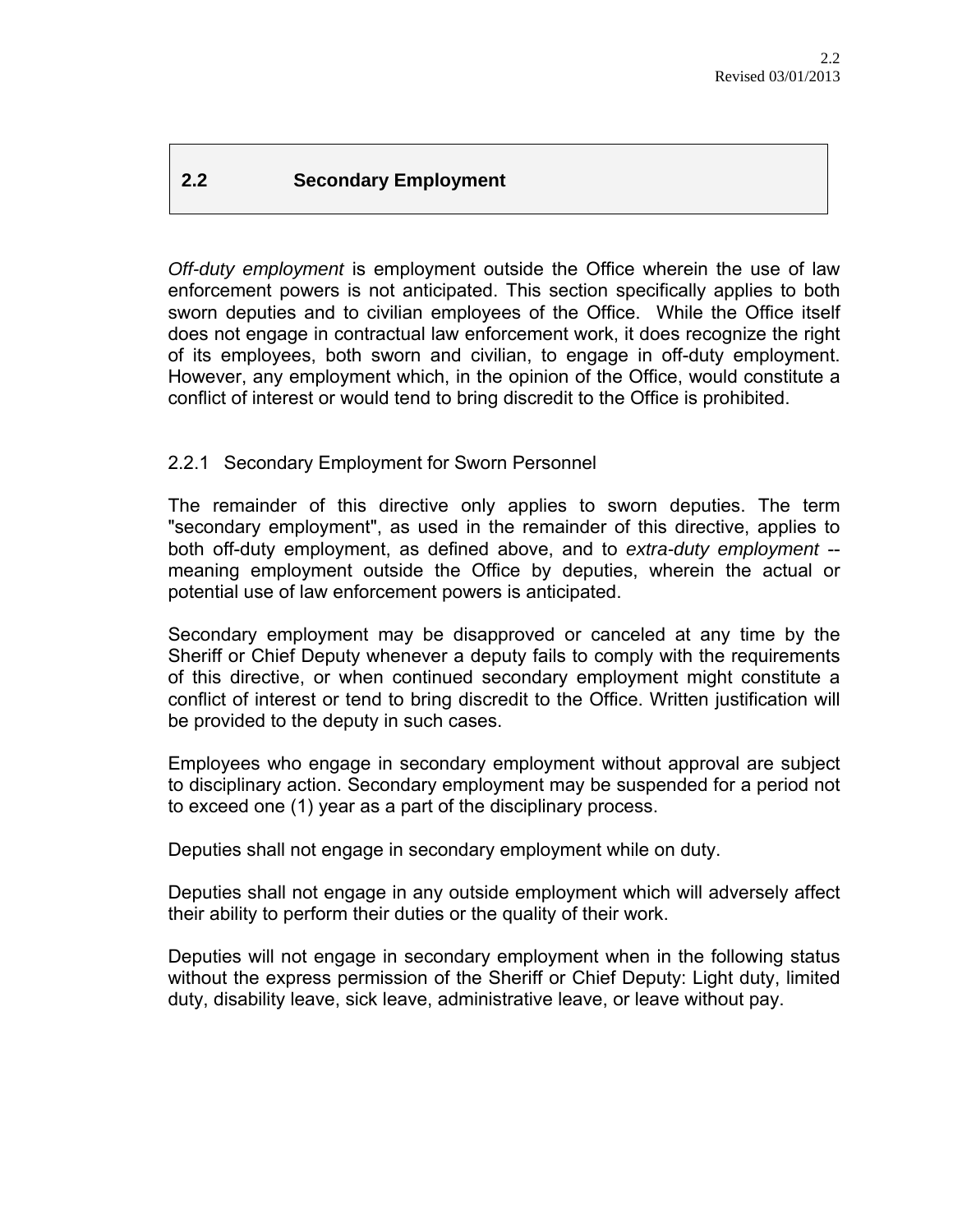### 2.2.2 Use of Law Enforcement Powers and Office Equipment

Any request for secondary employment will be referred to the Chief Deputy. The Chief Deputy or designee may contact the private employer to make an evaluation of the request. When engaged in extra-duty assignments, all Office rules and regulations apply.

In situations where two or more deputies may be employed, the Chief Deputy may appoint an employee from the Office to coordinate scheduling.

#### 2.2.3 Written Approval

All deputies desiring to engage in secondary employment must secure written permission through the chain of command. Their detailed request will be submitted on an Office "Request for Secondary Employment" form.

Supervisors in the requesting deputy's chain-of-command will endorse the request with appropriate written comments regarding their knowledge of the secondary employment.

The Sheriff or Chief Deputy is authorized to approve or disapprove requests. Written explanations will be provided on denied applications.

Requests for security related secondary employment will be valid for a period of one (1) year, and the employee will notify supervisors in writing upon termination of such employment.

Requests for non-security related secondary employment will remain in effect indefinitely, unless otherwise stated, or until the work is completed, the employee changes the status or nature of the work, or approval is rescinded by the Sheriff or Chief Deputy.

### 2.2.4 Review Criteria

When considering a request for secondary employment, the Sheriff/Chief Deputy will be guided by the following criteria. All requests for secondary employment will be examined on an individual basis to insure that no actual or potential conflict exists. The deputy will be advised of the possibility of that conflict and, if circumstances permit, certain conditions may be placed.

Requests for secondary employment or the continuation of such employment may be denied on the basis of poor job performance and/or excessive use of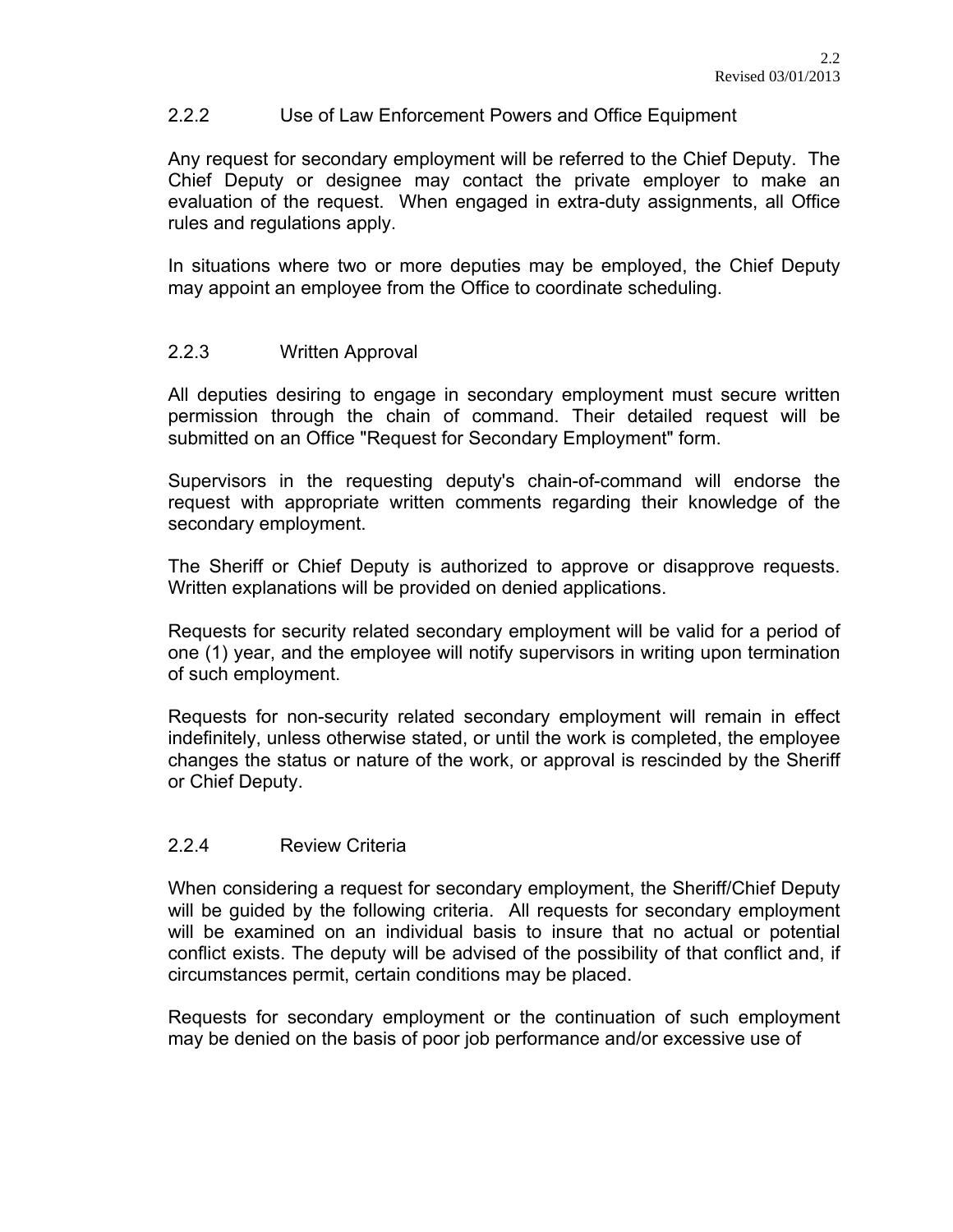leave. Decisions will be made on a case-by-case basis after reviewing all pertinent factors.

A request for secondary employment will be denied if the employment:

- May require access to office records, documents or files;
- Involves quasi-law enforcement functions such as serving civil documents, collecting bad checks or bad debts, or conducting private investigations; or
- May present a conflict of interest with the deputy's duties.

Secondary employment may be approved in businesses which sell or dispense alcoholic beverages, providing: the sale or dispensing of alcoholic beverages is not the primary service of the business; the employed deputy will not be required to perform security or law enforcement functions associated to the sale or dispensing of alcoholic beverages (i.e., checking identification or evicting intoxicated patrons / bouncer); or the deputy will not sell, serve, or handle alcoholic beverages in any fashion.

# 2.2.5 Short Notice / Temporary Opportunities

In cases of short notice/temporary opportunities, the Chief Deputy or Bureau Commander may verbally approval/authorize temporary employment that does not exceed a total of seven (7) days. A "Request for Secondary Employment" form must still be submitted as a follow-up to the verbal approval.

## 2.2.6 Personal Patrol Vehicle (PPV)

Unless otherwise approved by the Sheriff or Chief Deputy, a PPV will not be used to perform patrol duties while engaged in secondary employment, or used as a means of travel upon arriving at a secondary employment location.

## 2.2.7 Office Uniform, Insignia, Weapons

Office uniforms or insignia may be worn while engaged in secondary employment only upon the approval of the Sheriff or Chief Deputy. Deputies requesting approval for the use of the Office issued uniform or insignia will thoroughly describe the circumstances of employment in the secondary employment request.

The Office reserves the right to mandate the wearing of the uniform in certain secondary employment situations, exclusive of any request by the involved deputy.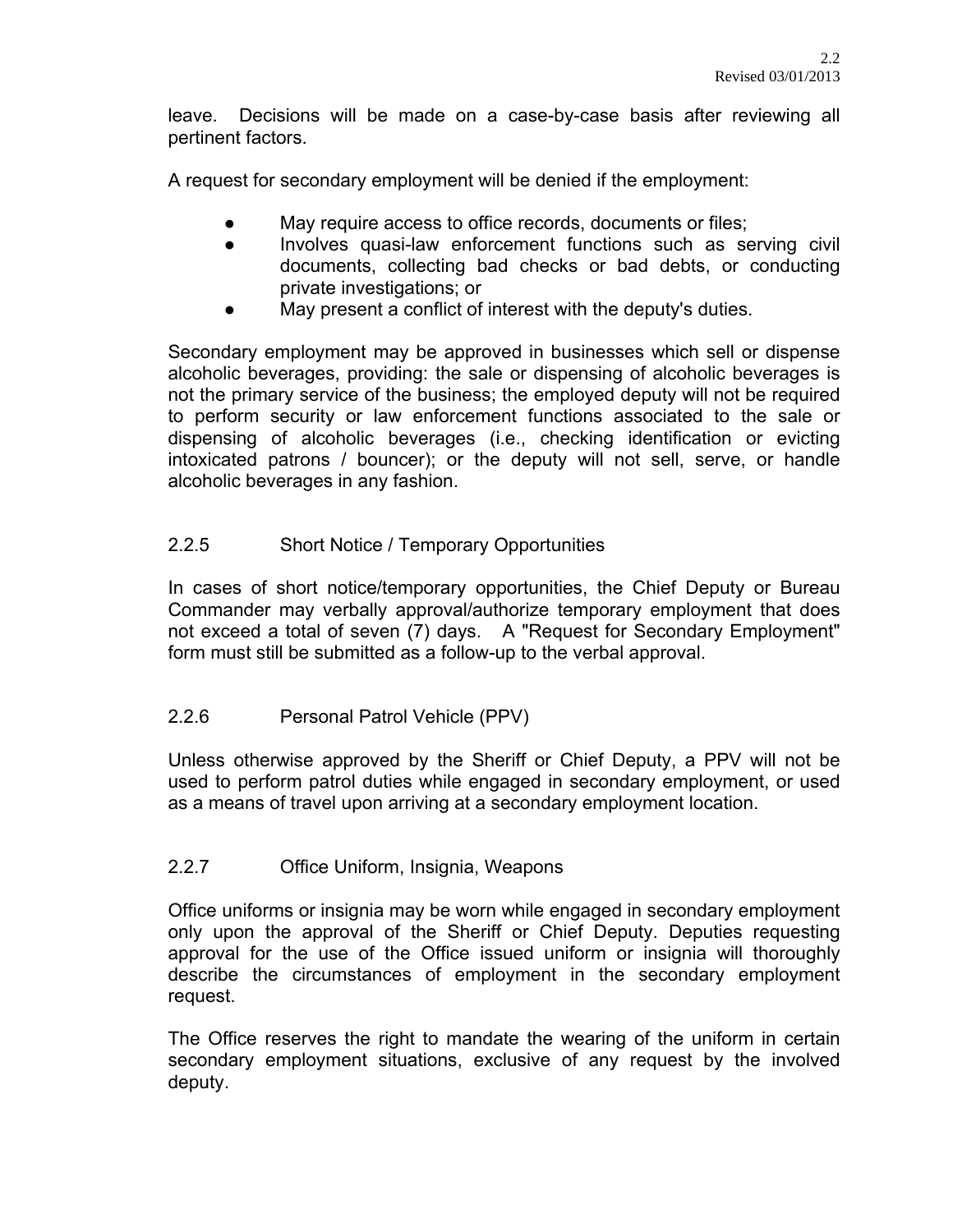All sworn personnel, from the rank of Sergeant and below, are **required** to wear their issued protective vest (body armor) while on-duty or while working law enforcement-related secondary employment. Exceptions to wearing the vest will be considered on a case-by-case basis upon the employee's presentation of a doctor's note stating the medical condition and duration of the condition. Exceptions will expire on the date designated by the doctor, but will not exceed one year. Conditions exceeding one year must be re-submitted annually for approval by the Sheriff. The Sheriff may request a "fitness for duty" evaluation for any deputy who repeatedly submits requests for exceptions to wearing the vest.

Refer to General Order 10.2.3 regarding approved weapons when working secondary employment in plain clothes, or when in an off-duty status.

### 2.2.8 Radio Communications

Deputies engaged in extra-duty employment will notify the Office communications unit when they arrive at and depart from secondary employment.

#### 2.2.9 Incidents During Extra-Duty Assignments

Deputies will submit an *incident report* whenever any of the following conditions occurs as a result of secondary employment:

- Incidents involving the use of law enforcement powers;
- Incidents involving the use of force;
- Incidents resulting in the injury of the deputy or others;
- Incidents that will result in a court appearance by the deputy.

### 2.2.10 Special Conditions for Supervisors and Administrators

Absent an exception granted by the Sheriff or Chief Deputy, the Office chain-ofcommand cannot be superseded by private employer designations of responsibility (e.g., subordinates can not directly supervise superiors).